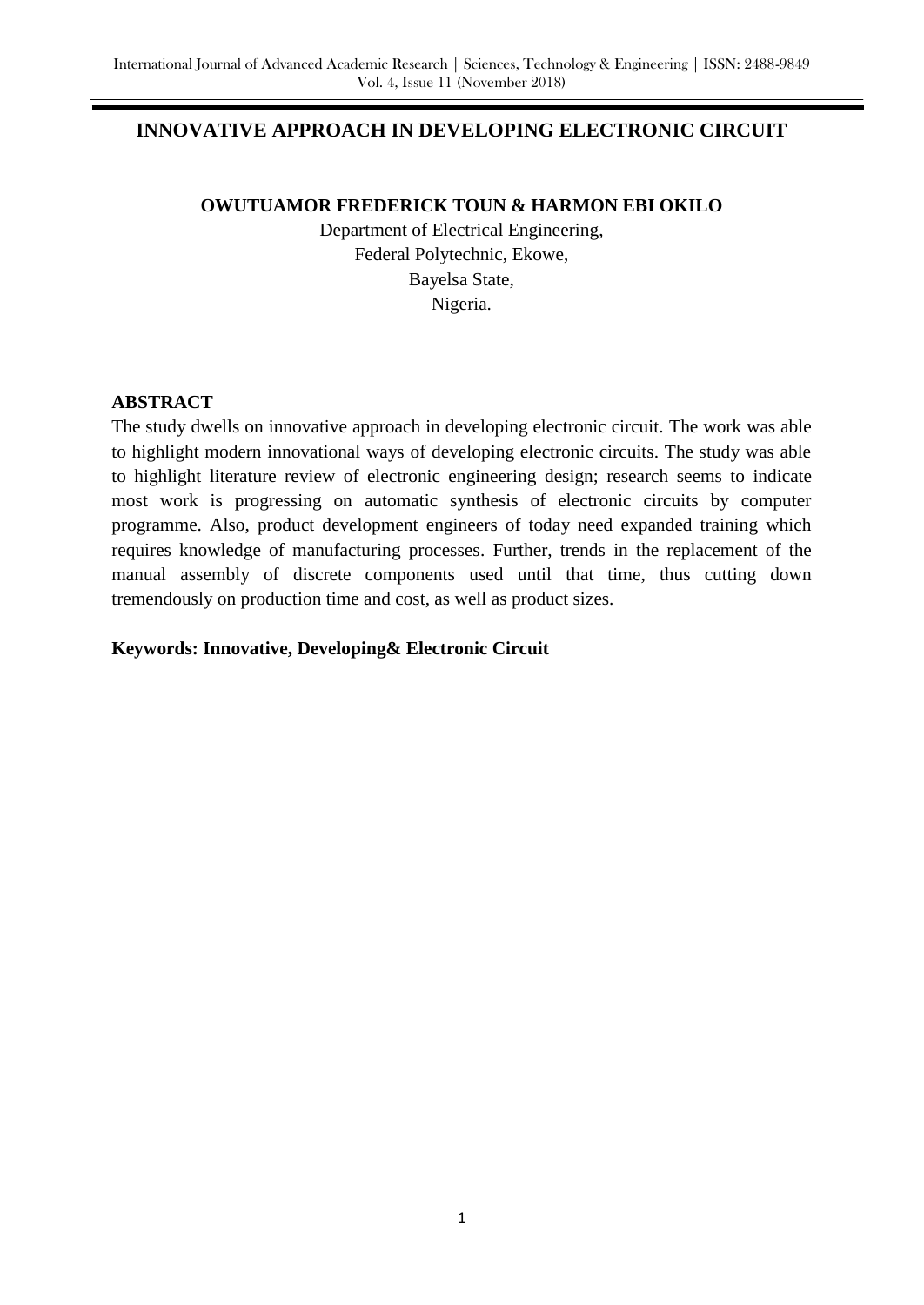### **INTRODUCTION**

The world is advancing in science and technology in all ramification of life. New technologies are been introduced to make work easier and faster in achieving our goals. Advancement in technology has migrated from its preliminary stage to a higher level of knowledge analysis. Amongst different area of significant advancement in science and technology is the electronics engineering design.

Electronic engineering design is complex, it involves both humans and their computer support tools and is the subject of much academic research (of: Pugh and Morley, 1988); Coyne et al., 1987; Culverhouse et al., 1992; and scholarly works in, for example, IEEE Design Automation Conference, the International Conference on Engineering Design and other engineering conferences)**.**

Unlike other major areas of design, electronics engineering is an advance designation, but rather a fast developing area where technological change is rapid. Since the advent of the century, designers of electrical circuits have had to understand and use several different physical properties of materials, from electro- magnetic, through hot emission vacuum valves to semiconductor bipolar transistors and field effect switching technology. Electronics circuit designers have had to develop electronic circuits during these periods of change and a number of design practices have developed over the years to support these activities. On a contrary view, the motor car has benefited from a dominant design (the internal combustion engine) and new products have tended to be in terms of motor car styling or in providing new features through developments in electronics products, for example electronic ignition or anti-lock braking systems. Thus, although electronics designers only have one dominant physical effect to work with (the conduction of charge carriers through a medium), they are hampered by evolutionary and stepwise changes in the underlying technology.

The efficient use of time and knowledge during the electronics design process is therefore a particularly important factor in design cycle time and design technique, and design support in electronics engineering should be understood to allow computer support tools aiding this process to be developed.

A lot of research and literatures have been done on the application and use of electronic design. A literature review of electronic engineering design research seems to indicate most work is progressing on automatic synthesis of electronic circuits by computer programme, rather than understanding the design process itself. Thus over the last decades, research has focused on detailed circuit layout and simulation, resulting in a number of commercial tools providing specific circuit simulation and layout capabilities, for example: the systems offered by Mentor Graphics, Racal Redac, Valid Logic, Intergraph and Cadence. Recent advances in the capabilities of these tool sets now allow an engineer to enter a circuit schematic diagram into a computer, simulate the activities of the devices in the network so created, and place and route the circuits in order to fabricate a circuit board, a hybrid circuit device or an integrated circuit. Data on thermal emissions from each component in the design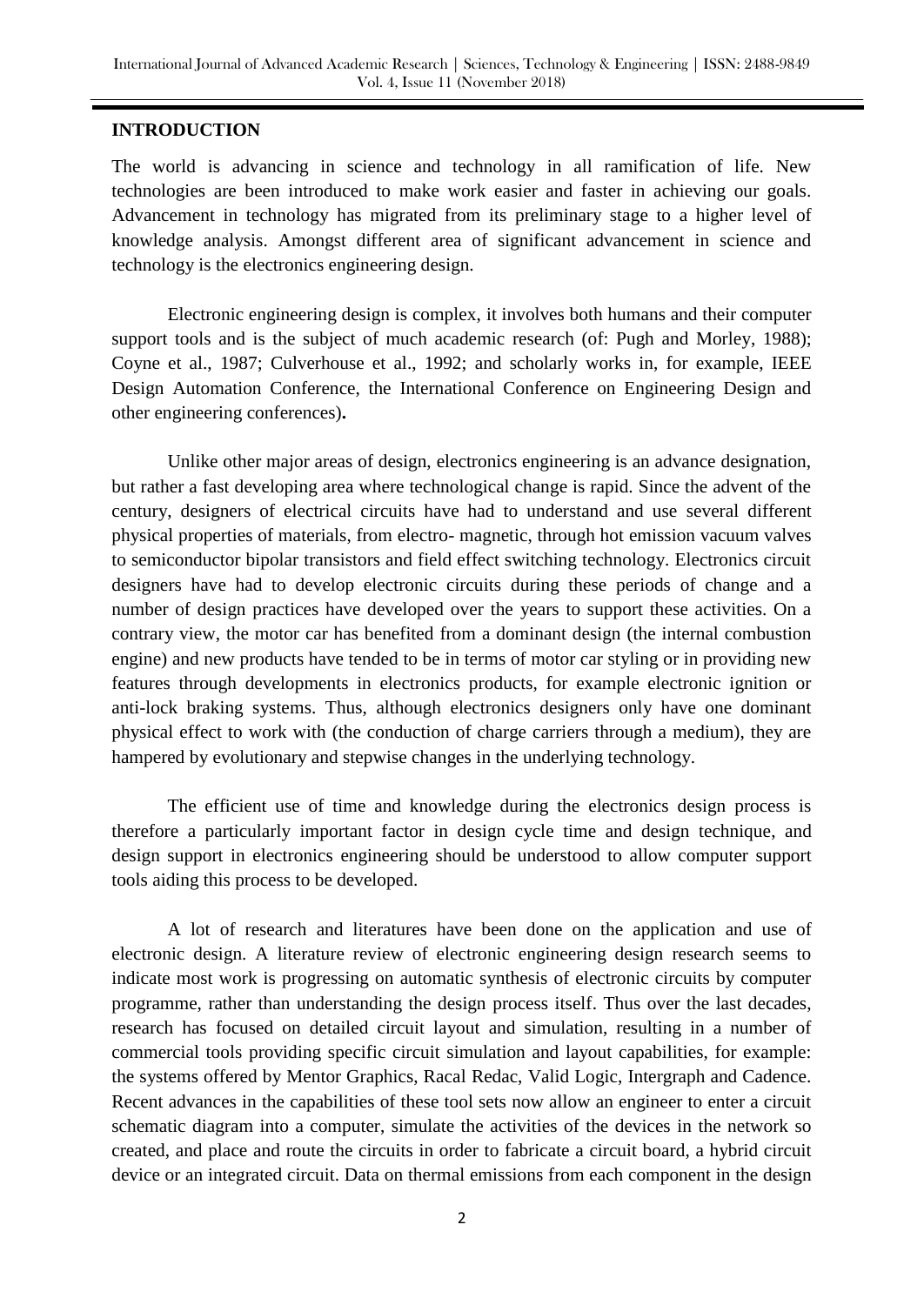allows thermal modeling of both the circuit board and the local environment it is designed to operate in. Reliability calculations may also be performed automatically on these results. More recently, circuit synthesis tools promise to save digital engineers from having to develop detailed circuit connectivity, engineers are only required to specify the initial Boolean expression of the desired logic circuit; logic creation and layout for the integrated circuit being completed automatically. Although computer aided design (CAD) is still some way off being able to automatically synthesize digital circuits from customer requirements, hardware definition languages like ELLA and VHDL can now be used to understand the issues and problems of conceptual design support by computer for digital electronic circuits. Computer support for analogue engineering has not progressed at such a blistering pace, due perhaps to the additional complexities imposed on a design by the inherent low noise immunities of analog circuits.

This inclusion of sensitivity of analogue circuits means that a physical layout of a circuit has a significant effect on the function of that circuit. So, a plethora of computer support tools (CSTs) now exist to aid specific parts of the engineering design process. Unfortunately, a suite of computer support tools does not guarantee an efficient and speedy design process, nor does it ensure new products can be made in a timely manner. A case study review of twenty-eight companies around the world engaged in electronics product design (Hughes et al., 1990; Culverhouse et al., 1991) indicates that although CSTs are being sold as solutions to engineering design problems, CSTs are not solving the major problems in engineering design; the more intractable problems are due to management and communication problems within companies. This indicates that in order for CSTs to improve the design cycle time they must support engineering management and communication functions in addition to the existing and specific technological processes in order to achieve this. It would, therefore, seem sensible to study the mechanisms of the generic design process, in addition to the detail of technology support tools to further the support necessary for engineering designers.

#### **Prototypes of Engineering Design**

A lot of prototype design has been done to demonstrate innovative ways of developing circuits. Several workers have concentrated on understanding the design process itself and a short review below of some published materials show there is general agreement that there are several different types of design, which involve varying degrees of creativity and the reapplication of existing engineering knowledge to new design tasks.

Gero (1990) refers to Routine Design, Innovative Design and Creative Design in a recent discussion of artificial intelligence techniques supporting the design activity. Routine design is, in this definition, the selection and refinement of a design prototype. Design prototypes are retrieved and selected, producing instances. Instance refinement is carried out in two ways, by pruning the set of variables to the application set and by changing the values of the applicable set of variables using available knowledge. Innovative design is, then, design prototype- instance refinement, but using an adaptation of some of the knowledge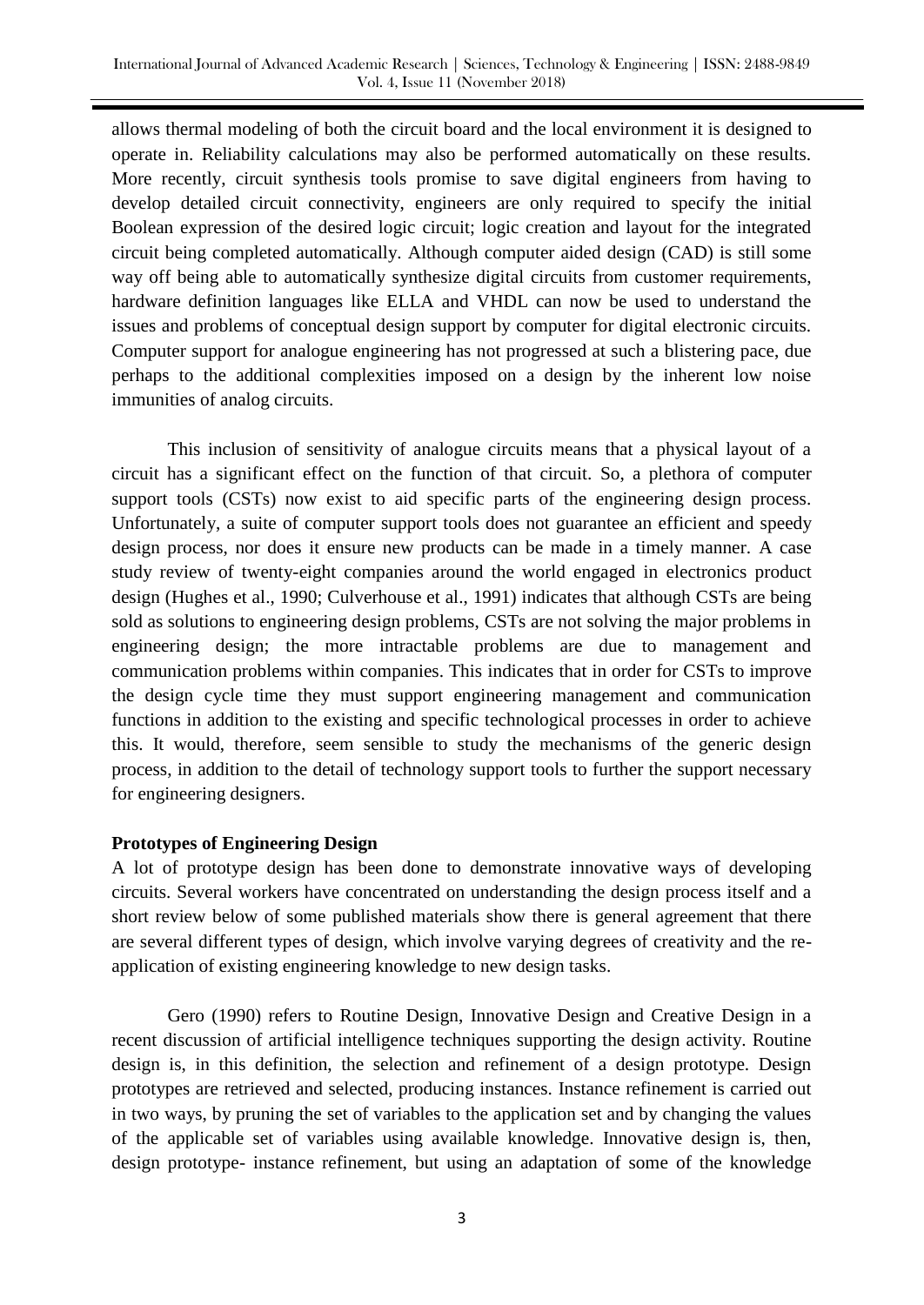concerning the applicable ranges of variable types. Creative design uses new variables, producing new types and extends the state space of possible designs.

Henderson and Clark (1990) discuss innovation with respect to the impact on components and the linkages between them. The resulting four element matrix provides four innovation categories; incremental, architectural, modular and radical innovation. Incremental innovation refines and extends an existing design, improvement occurs in individual components, but the core concepts and linkages remain the same. Radical innovation establishes new core concepts, which are linked together in a new way. Modular innovation changes the core concepts, without altering the overall structure; for example, replacing analog electronics with digital electronics. Architectural innovation modifies the linkages, but leaves the core concepts and components essentially unchanged.

#### **Interpreting Electric Circuit**

The electric circuit, especially in the direct current (DC) circuit is an important material in physics learning. Many studies have said that students have difficulty in understanding the behavior and misconceptions in an electric circuit. One of them is the opinion of Bilal & Erol (2009) which says that the students have some common misconceptions in the electrical material, that is; the electric field, the field lines, the field intensity, the electrostatic force, and electric circuits. It is strengthened by the results of research by McDermott & Shaffer (1992), and Shipstone & Cheng (2001) which suggest that many students have difficulty in understanding the electric circuit behavior. The students' difficulties are: (1) the inability to apply the formal concept in electric circuit in the form of difficulty towards the common nature of electricity, the lack of understanding of a real circuit, fail to understand and apply the concept of a complete electric circuit, difficulty with concepts related to electric current, the difficulty with the concepts related to the electric potential difference, and difficulties with concepts related to resistors; (2) inability to relate formal representation and numerical measurements in electric circuit; (3) the inability to provide a reason qualitatively about the habits of the electric circuit.

The research results of Li  $&$  Singh (2016) also revealed that there are misconceptions that students have toward electric circuit, especially in determining the brightness of the bulbs in the circuit, namely (1) the students assume that greater power is always brighter whether it is arranged in series or parallel; (2) fail to understand the correlation between the resistors on the bulbs and power dissipation; (3) consider that greater power for a constant voltage source will have a major resistor; (4) fail in understanding the basic of a parallel and series circuit; (5) in the series lights, students assume that in the first bulb that is close to the bigger voltage source than the second bulb, because the electric current flowing to the first bulb will cause a voltage drop so that the voltage in the next bulbs is reduced; (6) fail to understand that it is the power dissipation which determines the brightness of the bulb; and (7) the confusion in the concept of resistors, electric current, and voltage. It is also stated by Timmermann and Kautz (2014) that the students in Kirchoff law materials have difficulties in linking the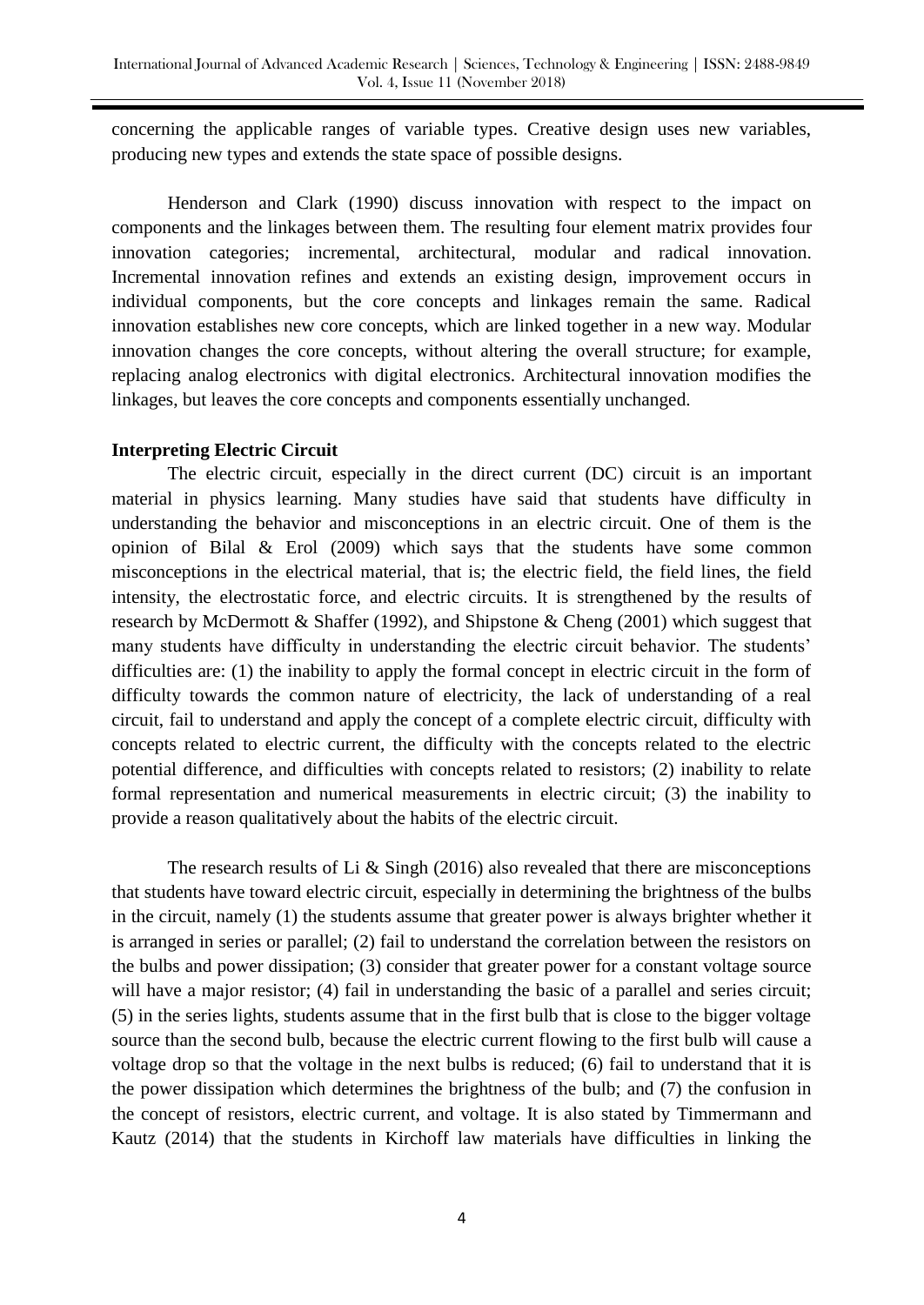concept between voltage and potential so that in the research concluded that the concept of voltage and potential is very different for the students in their learning process.

Jill Marshall (2008) describes that a key element in understanding the electric circuit is to create and interpret the electrical circuit. Jill Marshall also said in his research, the two main things seen in interpreting the electric circuit are the ability to describe the electric circuit by describing the electric current flow in the circuit and the ability to orient the electric circuit based on the potential difference in each branch point. The research results indicate that students can be at loss when conventional electric circuit is only served as a measurement or a major benchmark without the explicit discussion on the issue of how to represent it. The research results conclude that in understanding the behavior or the nature of the electric circuit, students are required to be able to create or interpret an electric circuit in the sense of being capable of interpreting or simplifying the form of a circuit.

#### **Implications for Future Innovation throughout the Electronics Industry**

Author and researcher Dr. Rao Tummula highlighted the increased importance of electronic packaging in our modern world (Tummula, 1999). The ever-increasing demand for consumer electronics has resulted in significant growth in this industry. Tummula suggests that product development engineers no longer have the time to learn on the job. They must commit to formal cross-disciplinary training throughout their careers to remain effective as innovators in this complex discipline (Tummula, 1999), well beyond the conventional training characteristics of heritage scientific and engineering disciplines. The results of a survey of the electronics industry, taken by Georgia Institute of Technology Packaging Research Center (Tummula, 1999), suggest a wide range of educational needs for our next generation of electronics product development engineers. Classical training at most universities in "fundamentals of engineering", "cross-disciplinary training" and "fundamental science" will no longer be adequate (Tummula, 1999). Indeed, the recent records of many widely respected and historically innovative U.S. companies lack examples of new product lines and business generation, often due to absence of updated institutional learning (Lynn, Morone & Paulson, 1996). The coming two decades will see an even more rapid convergence of biotechnology, materials science (including nanotechnology), artificial intelligence, robotics, computing, entertainment, and telecommunications (Lacohee, Wakeford & Pearson, 2003). Product development engineers of today need expanded training to include: "knowledge of manufacturing processes", "communication skills", "management skills", "business economics", "foreign language and culture" and "global markets" (Tummula, 1999).

### **Trends in Electronics**

Electronic products are controlled by their Integrated Circuits (ICs), formed by a collection of transistors. Looking at the history of electronic products, we see that the transistor density increased at an incredible pace. In the 1950s the first semiconductor IC integrated a large number of tiny transistors into a chip. This replaced the manual assembly of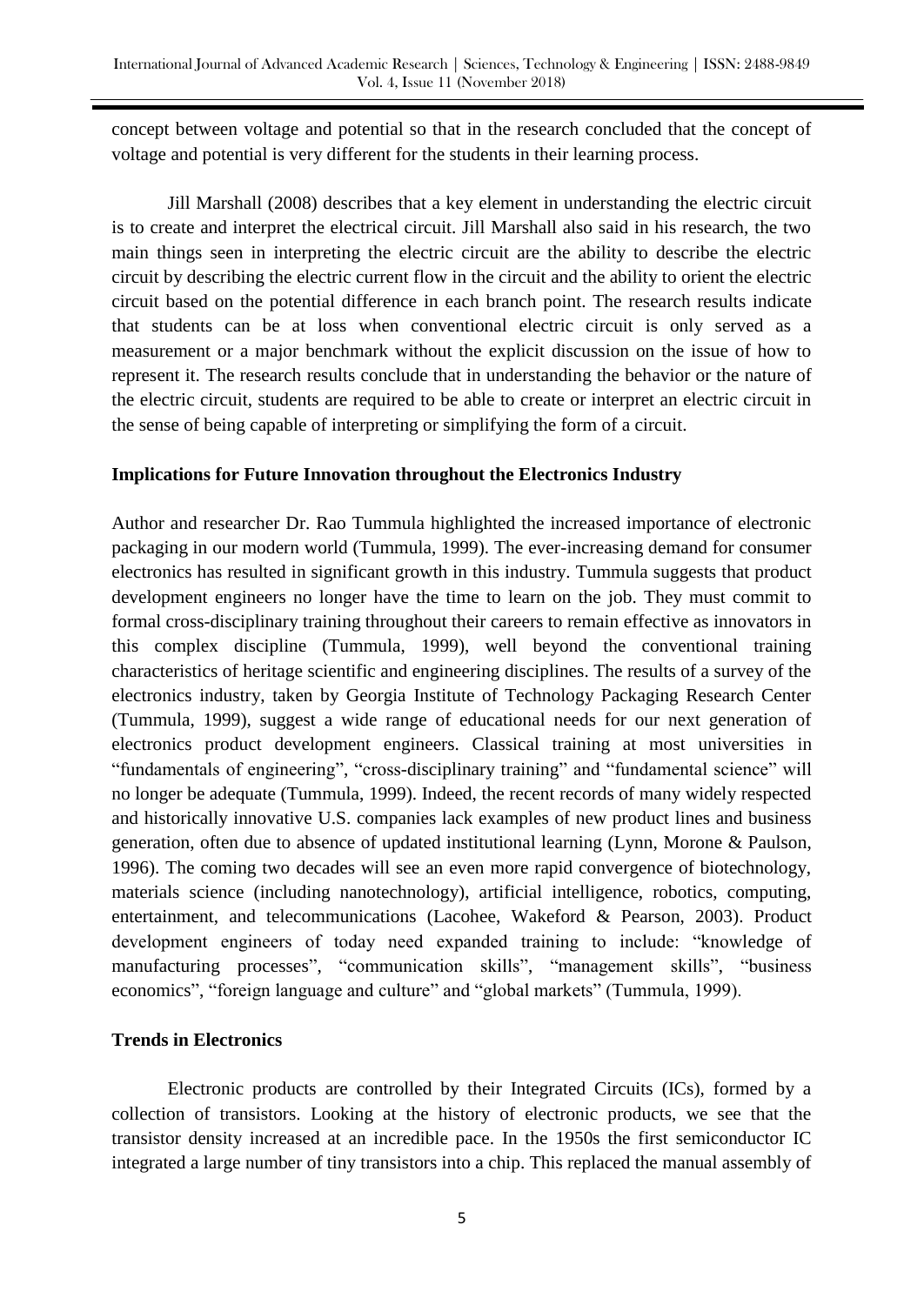discrete components used until that time, thus cutting down tremendously on production time and cost, as well as product sizes. In 1965, Moore believed the number of transistors in a chip (a measure for the computational performance) would double every year. By now, Moore"s law has been corrected to double the number of transistors every 2 years. The solid line indicates that this trend for CPU processors produced by Intel.

According to Moore's law, the number of transistors integrated into one IC is expected to pass one billion around 2008-2009. To sustain this rate and continuously achieve the increased computational performance demanded, feature sizes decrease and the IC runs at higher frequencies. As a consequence the IC's required power input increases as well. This revealed that by the dashed line, approximately doubles every 3 years.

According to the Uptime Institute, the latter trend will cause "the economic meltdown of Moore"s law", as "by 2009, the 3-year cost of electricity per server will exceed the purchase cost of the server". In operation, all transistors crammed together generate heat which must be extracted from the IC. As the power leakage of ICs is an appreciable percentage of the overall power input, the amount of dissipated power also increases according to the aforementioned power trend. Until two decades ago, this was not seen as a problem as Moore stated in his publication: "Since integrated electronic structures are twodimensional, they have a surface available for cooling close to each center of heat generation". The transistor or junction temperature of ICs remained low enough to guarantee a reliable product, throughout its life expectancy.

### **Conclusion**

In all, the work was able to highlight modern innovational ways of developing electronic circuits. The study was able to highlight literature review of electronic engineering design; research seems to indicate most work is progressing on automatic synthesis of electronic circuits by computer programme. Also, product development engineers of today need expanded training which requires knowledge of manufacturing processes. Further, trends in the replacement of the manual assembly of discrete components used until that time, thus cutting down tremendously on production time and cost, as well as product sizes.

### **Recommendation**

It would be recommended that the advancement in the development of electronic circuit should be taken into consideration by young engineers to enable them get informed on the latest happenings in the globe.